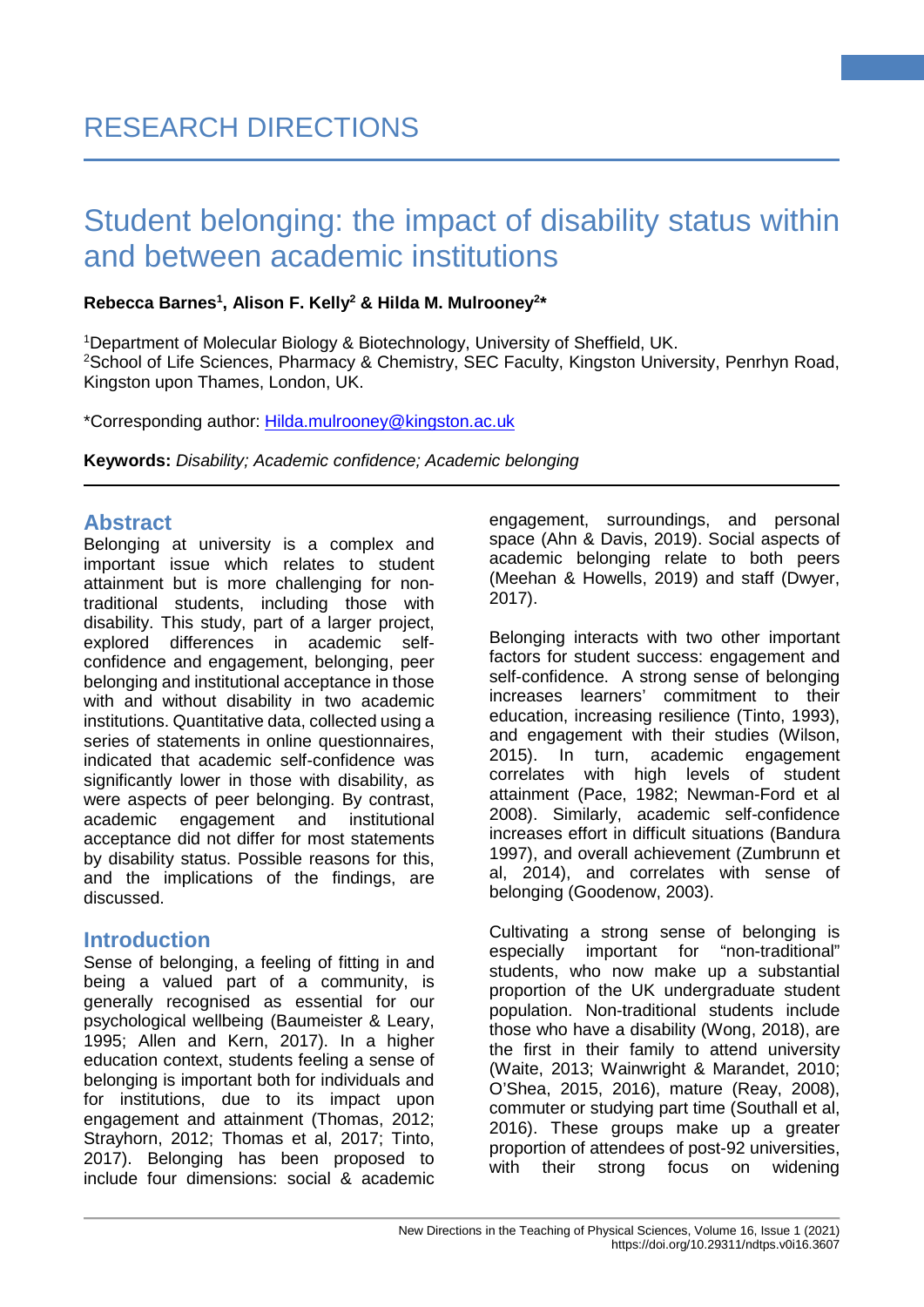participation (HESA, 2020a). The transition to higher education poses particular challenges for non-traditional students (Reay, 2002; Crossan et al, 2003; O'Donnell and Tobbell, 2007; Reay et al, 2010), and as a consequence they may feel a lower sense of belonging, which could in turn impact upon their retention and attainment.

Students with a disability make up a small but increasing proportion of those in higher education in the UK. In 2018-19, an estimated 14% of home students declared a disability (HESA, 2020b), most commonly 'specific learning difficulties' such as attention deficit disorders, dyslexia and dyspraxia. The proportion of undergraduates reporting disabilities increased 3% between 2014-15 and 2018-19 (HESA 2014, HESA, 2020b), largely due to a rise in the number of students experiencing mental health issues (Hubble & Bolton, 2020). While by law, institutions are required to make all reasonable adjustments for those with disability, even if they do so students may arrive at university with prior educational experience that does not adequately equip them to cope with the transition to higher education. Academic outcomes vary by disability status: those with disability are less likely to be awarded first or upper second class honours degrees (2.5% gap; OfS, 2020a), and are also more likely to discontinue their studies - although this varies by type of disability (OfS, 2019). They are also more likely to report lower levels of satisfaction, in particular with their course's organisation and management (OfS, 2020b; Neves & Hewitt, 2020).

Understanding differences in belonging, and how they are influenced by demographic or educational factors, is therefore important in allowing institutions to enact remedial steps addressing differences in social or educational capital of diverse student groups. In this study, feelings of belonging and the related constructs of self-confidence and engagement in students with and without disability at two institutions (one a highly selective Russell Group green campus university in the north of the country (SU), and the other a diverse post-92 university within a busy town close to London (KU)) were compared.

# **Methods**

Data were collected using questionnaires. Ethics approval was granted by both universities through their respective Faculty Research Ethics committees. Questionnaires created using Google Forms or Survey Monkey were shared with students using an email invitation with a link to the questionnaire. Questionnaires contained an embedded information sheet and consent sheet and comprised two parts. The first part collected demographic and study information, while the second asked participants to rate their levels of agreement with a series of statements within five categories: academic self-confidence (3 statements), academic engagement (6 statements), belonging (6 statements), peer belonging (5 statements) and institutional acceptance (5 statements). Statements on academic engagement, academic selfconfidence and belonging were derived from Yorke (2016), while those on peer belonging and institutional acceptance were derived from Ribera et al (2017).

**2**

Participants rated each statement using five point Likert rating scale (from 1 = 'strongly disagree' to  $5 = 'strong$  agree'). Six statements were negative and therefore reverse scored (i.e.  $1 =$  'strongly agree' and 5 = 'strongly disagree'; these are indicated in the tables below by 'rev'). Data were coded and entered into SPSS (version 26, IBM). As data were non-parametric, possible differences within and between institutions by demographic and study characteristics were explored using Kruskal Wallis tests adjusted for ties. For response to statements, comparisons between those with disability, without disability, unsure of disability status or preferring not to state disability were compared within each institution and for the combined dataset using Kruskal Wallis tests adjusted for ties. Where significance at  $p < 0.05$  was indicated, posthoc analysis was carried out using chi square tests adjusted using Bonferroni corrections. To test for differences in demographic characteristics by disability status across institutions, chi square tests were carried out using a cut-off point of  $p < 0.05$ . Within each of the five statement categories, reliability analyses were carried out using Cronbachs' analysis.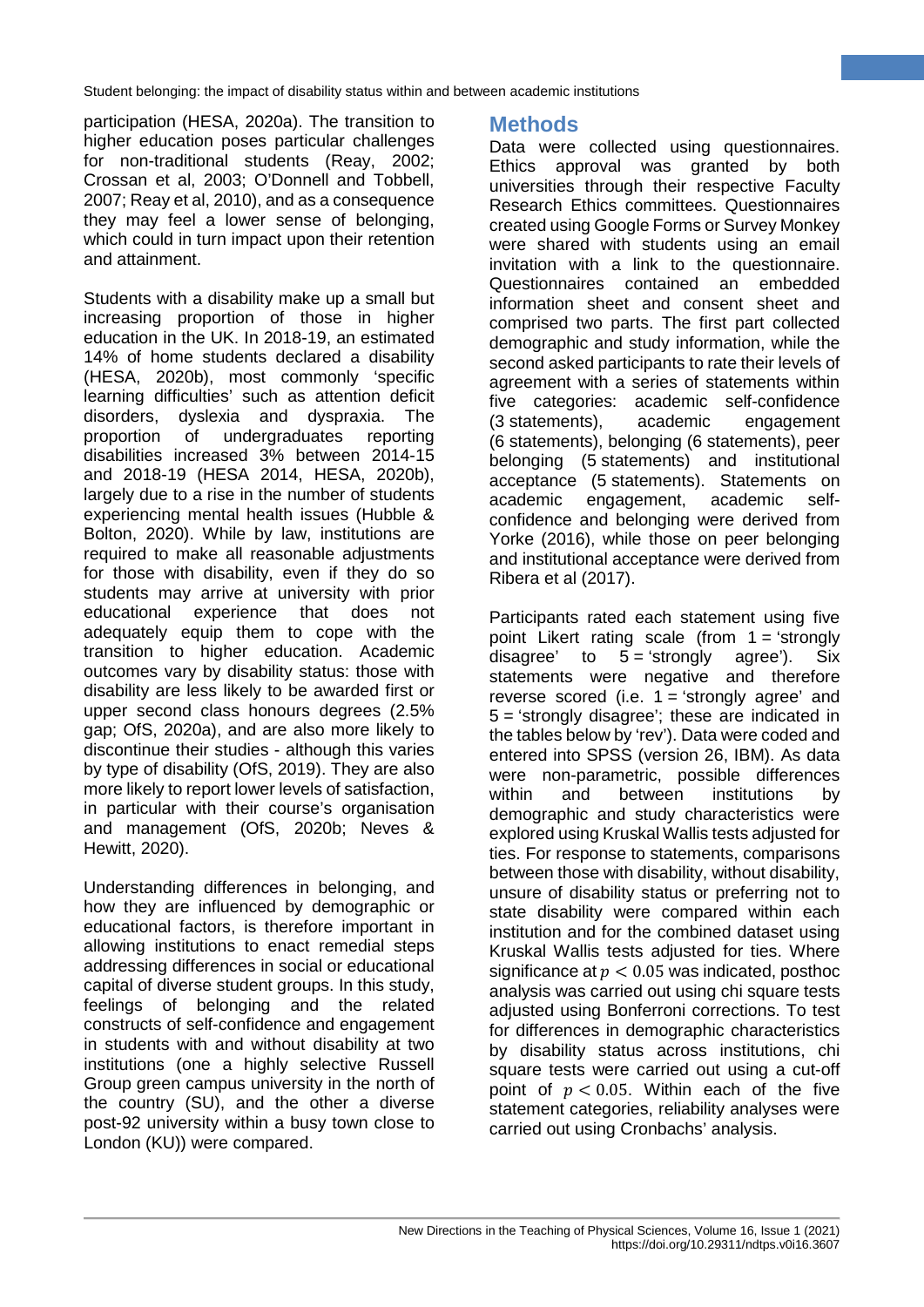|           | <b>Disability</b> |            |               |            |  |  |  |
|-----------|-------------------|------------|---------------|------------|--|--|--|
|           | Yes               | <b>No</b>  | <b>Unsure</b> | <b>PNS</b> |  |  |  |
| <b>KU</b> | 20(14.6)          | 110(18.3)  | 3(2.2)        | 4(2.9)     |  |  |  |
| <b>SU</b> | 22(7.3)           | 258 (85.7) | 21(7.0)       | 0(0.0)     |  |  |  |

**Table 1** Self-declared disability status of participants by institution. Data expressed as numbers (%)

# **Results**

## **(a) Demographic analysis**

A total of 445 students participated in this project, of whom 301 (67.6%) were from SU and 144 (32.4%) were from KU. Considerable demographic differences were apparent between the two populations (data not shown). In brief, by way of context, a greater proportion of SU participants were aged <20 years compared with KU (91% vs. 58.8%), and more were male (36.9% vs. 27.2%). By contrast, considerable ethnic diversity was apparent in KU students (29.9% white compared with 82.4%), and they were also more likely to always commute >45 minutes to the university campus (41.2% vs. 2.0%). Only a small proportion had dependents, a greater proportion in KU than SU (9.5% vs. 3.0%). KU students were also twice as likely to declare a disability (14.6% vs. 7.3%, which equated to 20 and 22 students for KU and SU respectively), although a larger number of SU students were unsure of their disability status (Table 1).

All year groups were represented in both institutions. A greater proportion of KU participants were first-in-family to attend university (37.2% vs. 25.2%). A greater proportion also reported having trouble finding a quiet place to work (24.1% vs. 9.6%). KU students had a variety of educational experiences prior to university; this question was not asked of SU students who largely enter university post A-levels or equivalent (data not shown). A greater proportion of KU students stated that they were or would be employed while studying (54.0% vs. 28.9%). Almost a third (30.4%) suggested they would be working <10 hours per week, with a further 23.7% working 10-20 hours per week (this question was not posed to SU students).

Next, we investigated whether and how disability intersected with other demographic categories. Comparing those with and without disability across institutions, there were no significant differences by gender ( $\chi^2$  (1,  $n=$ 36), 0.056,  $p = 0.812$ ), age  $(\chi^2 \ (2, n = 42))$ 5.84,  $p = 0.054$ ), or those with dependants ( $\chi^2$ )  $(1, n = 39), 1.79, p = 0.811$ . However, significantly more of those with disability in KU were first-in-family to university ( $\chi^2$  (1,  $n = 41$ ), 8.667,  $p = 0.003$  and also working while studying compared with SU ( $\chi^2$  (1,  $n = 28$ ), 4.21,  $p = 0.04$ . Significant differences were observed in the KU cohort between those with and without a disability for first-in-family to university ( $\chi^2$  (1,  $n = 126$ ), 5.15,  $p = 0.023$ ). This, albeit in a small sample size, highlights the importance of exploring possible additional needs in those with disability, related to other demographic characteristics.

**3**

#### **(b) Comparison of self-confidence and engagement in students with and without a disability**

Data are shown in Table 2 and are shown within each institution and for the combined dataset. Data are expressed as differences between those with disability, without disability or unsure about their disability status using Kruskal Wallis tests. Where differences were statistically significant, data are shown in bold followed by the results of posthoc analysis with Bonferroni adjustment, to identify which groups significantly differed. Significant differences were found when comparing responses from students with and without disability for all 3 statements within the academic selfconfidence category when data for both institutions were combined. In addition, significant differences were shown within the KU cohort for 2 of the 3 statements in this category. In all cases, students with disability had lower scores for the statements than those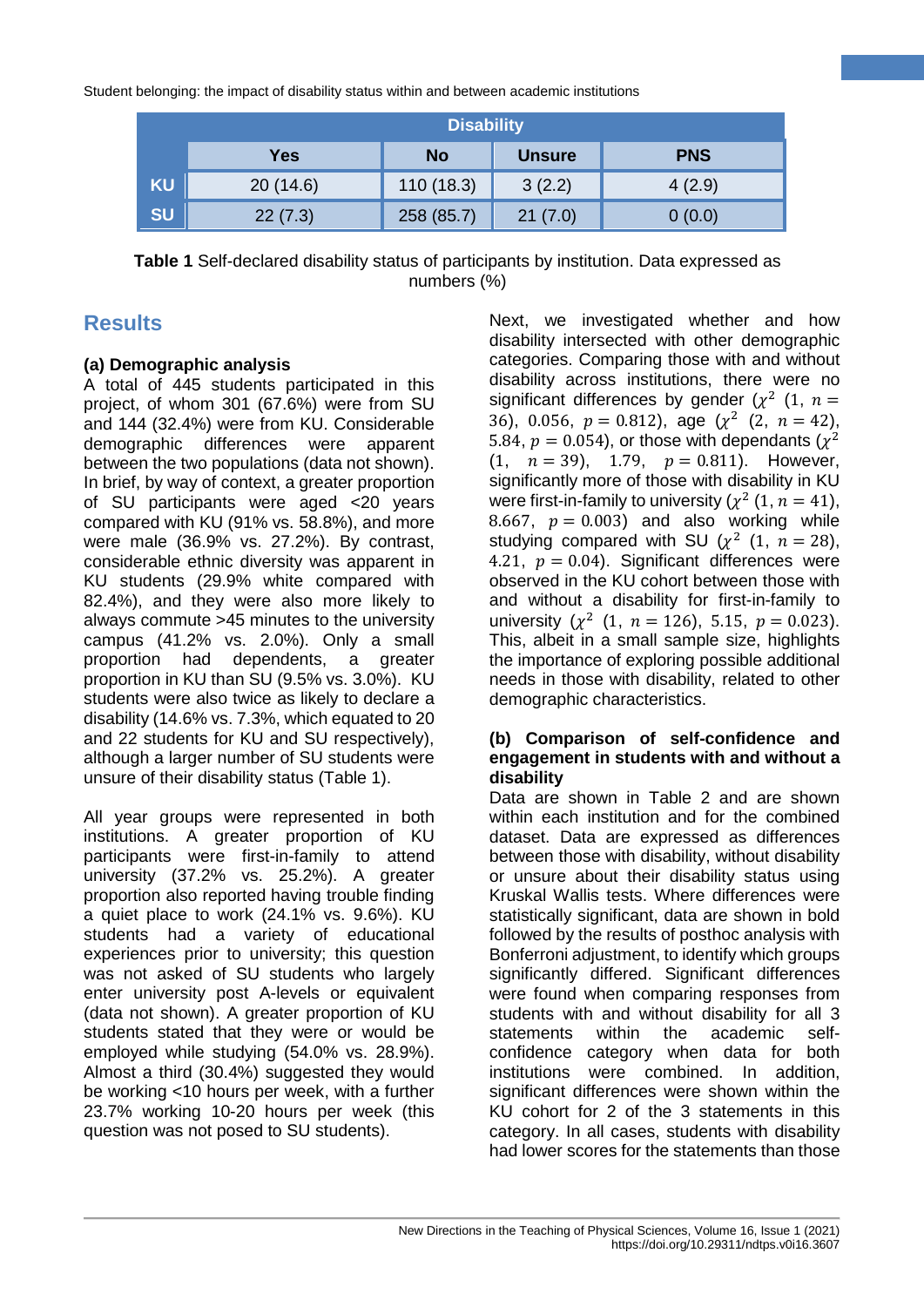| Theme: Academic self-confidence (3 items)                       |                                                                       |                                                                                                     |                                                                                                     |  |  |  |
|-----------------------------------------------------------------|-----------------------------------------------------------------------|-----------------------------------------------------------------------------------------------------|-----------------------------------------------------------------------------------------------------|--|--|--|
| <b>Item</b>                                                     | KU                                                                    | <b>SU</b>                                                                                           | Combined                                                                                            |  |  |  |
| I expect to do well                                             | $H(3) = 11.07, p = 0.01$                                              | $H(2) = 5.88, p = 0.05$                                                                             | $H(3) = 15.53, p = 0.00$                                                                            |  |  |  |
| on my degree                                                    | Yes vs. no:<br>25.44, $p = 0.04$                                      |                                                                                                     | Yes vs no:<br>65.12, $p = 0.00$                                                                     |  |  |  |
| I doubt my ability<br>to study at<br>university level<br>(rev)  | $H(3) = 6.58, p = 0.09$                                               | $H(2) = 14.72, p = 0.00$<br>Not sure vs no:<br>55.37, $p = 0.02$                                    | $H(3) = 22.18, p = 0.00$<br>Not sure vs no:<br>77.75, $p = 0.02$<br>Yes vs no:<br>71.53, $p = 0.00$ |  |  |  |
| I am confident of<br>completing my<br>degree<br>successfully    | $H(3) = 17.01, p = 0.00$<br>Yes vs no:<br>$36.22, p = 0.00$           | $H(2) = 16.60, p = 0.00$<br>Not sure vs no:<br>54.61, $p = 0.02$<br>Yes vs no:<br>54.57, $p = 0.02$ | $H(3) = 33.86, p = 0.00$<br>Yes vs no:<br>98.9, $p = 0.00$                                          |  |  |  |
| <b>Theme: Academic engagement (6 items)</b>                     |                                                                       |                                                                                                     |                                                                                                     |  |  |  |
| I am motivated<br>towards my<br>studies                         | $H(3) = 7.80, p = 0.05$                                               | $H(2) = 0.95, p = 0.62$                                                                             | $H(3) = 12.02, p = 0.01$<br><b>PNS vs no:</b><br>117.74, $p = 0.01$                                 |  |  |  |
| I use feedback on<br>my work to help<br>me improve what I<br>do | $H(3) = 10.75, p = 0.01$<br>NS posthoc after<br>Bonferroni correction | $H(2) = 0.44, p = 0.80$                                                                             | $H(3) = 11.49, p = 0.01$<br><b>PNS vs no:</b><br>$97.64, p = 0.03$                                  |  |  |  |

**Table 2** Differences in scores for academic self-confidence and engagement by disability status and institution (only statistically significant differences are shown). +PNS: prefer not to state disability status. No: no disability. Yes: disability identified. Not sure: unsure of disability status.

without. By contrast, within the category of academic engagement, significant differences were shown for only 2 of the 6 statements after Bonferroni correction. In both cases posthoc analysis showed a significant difference between those without disability and those who preferred not to state their disability status. Data are shown in Table 2.

### **(c) Comparison of belonging, peer belonging and institutional acceptance in students with and without a disability**

Data are shown in Table 3, using the same format as Table 2. Significant differences in scores for belonging were also shown for 4 of the 6 statements in this category, but only for the combined data. For 3 of the statements, significant differences in score between those with and without a disability were found, while for 1 statement ('I wish I had gone to a different university') a significant difference was shown between those with and not sure of their disability status. For 1 statement ('I feel at home'), a significant difference between those without a disability and those who preferred not to divulge their disability status was shown.

**4**

Within the peer belonging category, significant differences between those with and without disability were seen for all 5 statements for the combined data, and for 2 statements, similar differences were seen in KU students with and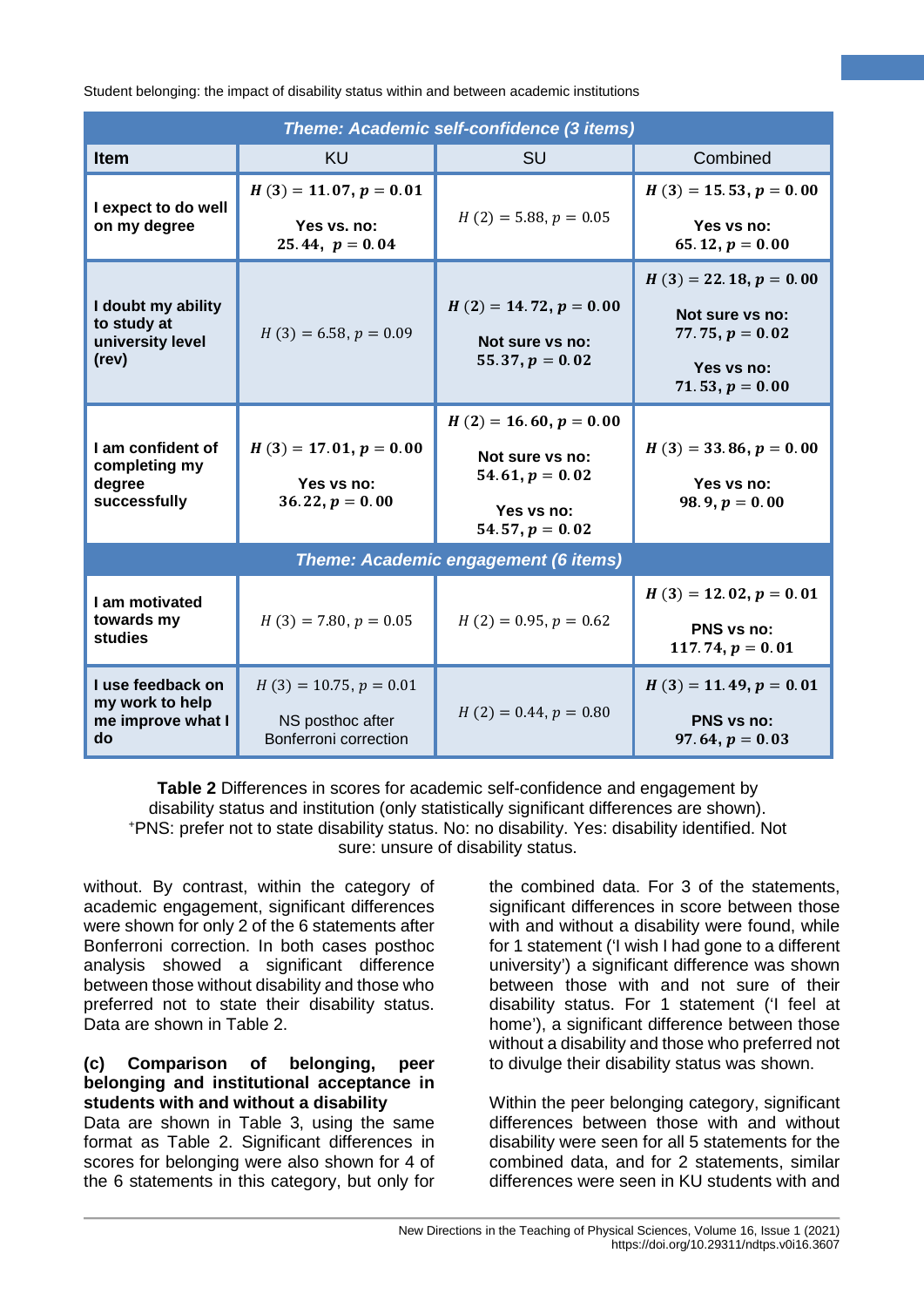| <b>Theme: Belonging (6 items)</b>                                               |                                                                   |                                                                    |                                                                    |  |  |  |  |
|---------------------------------------------------------------------------------|-------------------------------------------------------------------|--------------------------------------------------------------------|--------------------------------------------------------------------|--|--|--|--|
| <b>Item</b>                                                                     | <b>KU</b>                                                         | <b>SU</b>                                                          | Combined                                                           |  |  |  |  |
| I feel at home in this                                                          | $H(3) = 1.82$ ,<br>$p = 0.61$                                     | $H(2) = 1.42$ ,<br>$p = 0.49$                                      | $H(3) = 12.26, p = 0.01$                                           |  |  |  |  |
| university                                                                      |                                                                   |                                                                    | PNS vs no: 116.06, $p = 0.01$                                      |  |  |  |  |
| Being at this                                                                   | $H(3) = 3.51$ ,<br>$p = 0.32$                                     | $H(2) = 2.90$ ,<br>$p = 0.19$                                      | $H(3) = 11.39, p = 0.01$                                           |  |  |  |  |
| university is an<br>enriching experience                                        |                                                                   |                                                                    | Yes vs no: 55.67, $p = 0.03$                                       |  |  |  |  |
| I wish I had gone to a                                                          | $H(3) = 3.38$ ,<br>$p = 0.34$                                     | $H(2) = 3.33$ ,<br>$p = 0.19$                                      | $H(3) = 14.10, p = 0.00$                                           |  |  |  |  |
| different university<br>(rev)                                                   |                                                                   |                                                                    | Yes vs no: 61.71, $p = 0.01$<br>Yes vs not sure: 84.29, $p = 0.04$ |  |  |  |  |
| Sometimes I feel like I<br>don't belong at this                                 | $H(3) = 6.00,$<br>$p = 0.11$                                      | $H(2) = 6.22$ ,<br>$p = 0.05$                                      | $H(3) = 19.59, p = 0.00$                                           |  |  |  |  |
| university (rev)                                                                |                                                                   | NS after Bonferroni<br>adjustment                                  | Yes vs no: 75.24, $p = 0.00$                                       |  |  |  |  |
| <b>Theme: Peer belonging (5 items)</b>                                          |                                                                   |                                                                    |                                                                    |  |  |  |  |
| I fit with other                                                                | $H(3) = 14.88$ ,<br>$p = 0.00$                                    | $H(2) = 5.25$ ,<br>$p = 0.07$                                      | $H(3) = 21.73, p = 0.00$                                           |  |  |  |  |
| students at my<br>university                                                    | Yes vs. no:<br>$37.11, p = 0.00$                                  |                                                                    | Yes vs no: 90.33, $p = 0.00$                                       |  |  |  |  |
| It is difficult to make<br>friends at this                                      | $H(3) = 5.33$ ,<br>$p = 0.15$                                     | $H(2) = 2.04$ ,<br>$p = 0.36$                                      | $H(3) = 11.00, p = 0.01$                                           |  |  |  |  |
| institution (rev)                                                               |                                                                   |                                                                    | Yes vs no: 54.16, $p = 0.04$                                       |  |  |  |  |
| I have very few friends<br>or acquaintances at                                  | $H(3) = 3.76$ ,<br>$p = 0.29$                                     | $H(2) = 6.17$ ,<br>$p = 0.05$<br>NS after Bonferroni<br>adjustment | $H(3) = 12.69, p = 0.00$                                           |  |  |  |  |
| this institution that<br>share my views and                                     |                                                                   |                                                                    | Yes vs no: 64.31, $p = 0.01$                                       |  |  |  |  |
| beliefs (rev)                                                                   |                                                                   |                                                                    |                                                                    |  |  |  |  |
| There are other<br>students at this                                             | $H(3) = 4.57$ ,                                                   | $H(2) = 3.53$ ,<br>$p = 0.17$                                      | $H(3) = 8.02, p = 0.05$                                            |  |  |  |  |
| institution who share<br>my views and beliefs                                   | $p = 0.21$                                                        |                                                                    | Yes vs no: 53.46, $p = 0.03$                                       |  |  |  |  |
| I can have quality                                                              | $H(3) = 10.93,$<br>$p = 0.01$                                     | $H(2) = 4.32$ ,<br>$p = 0.12$                                      | $H(3) = 17.44, p = 0.00$                                           |  |  |  |  |
| interactions with other<br><b>students</b>                                      | Yes vs. no:<br>$31.11, p = 0.01$                                  |                                                                    | Yes vs no: 79.65, $p = 0.00$                                       |  |  |  |  |
| Theme: Institutional acceptance (5 items)                                       |                                                                   |                                                                    |                                                                    |  |  |  |  |
| It is easy to get<br>involved in clubs &<br>organisations at this<br>university | $H(3) = 9.23$ ,<br>$p = 0.03$<br>Yes vs. no:<br>$26.49, p = 0.04$ | $H(2) = 0.57$ ,<br>$p = 0.75$                                      | $H(3) = 11.87, p = 0.01$<br>Yes vs no: 57.30, $p = 0.02$           |  |  |  |  |

**Table 3** Scores for belonging, institutional acceptance & peer belonging by disability status & institution (only statistically significant differences are shown) +PNS: prefer not to state disability status. No: no disability. Yes: disability identified. Not sure: unsure of disability status.

**5**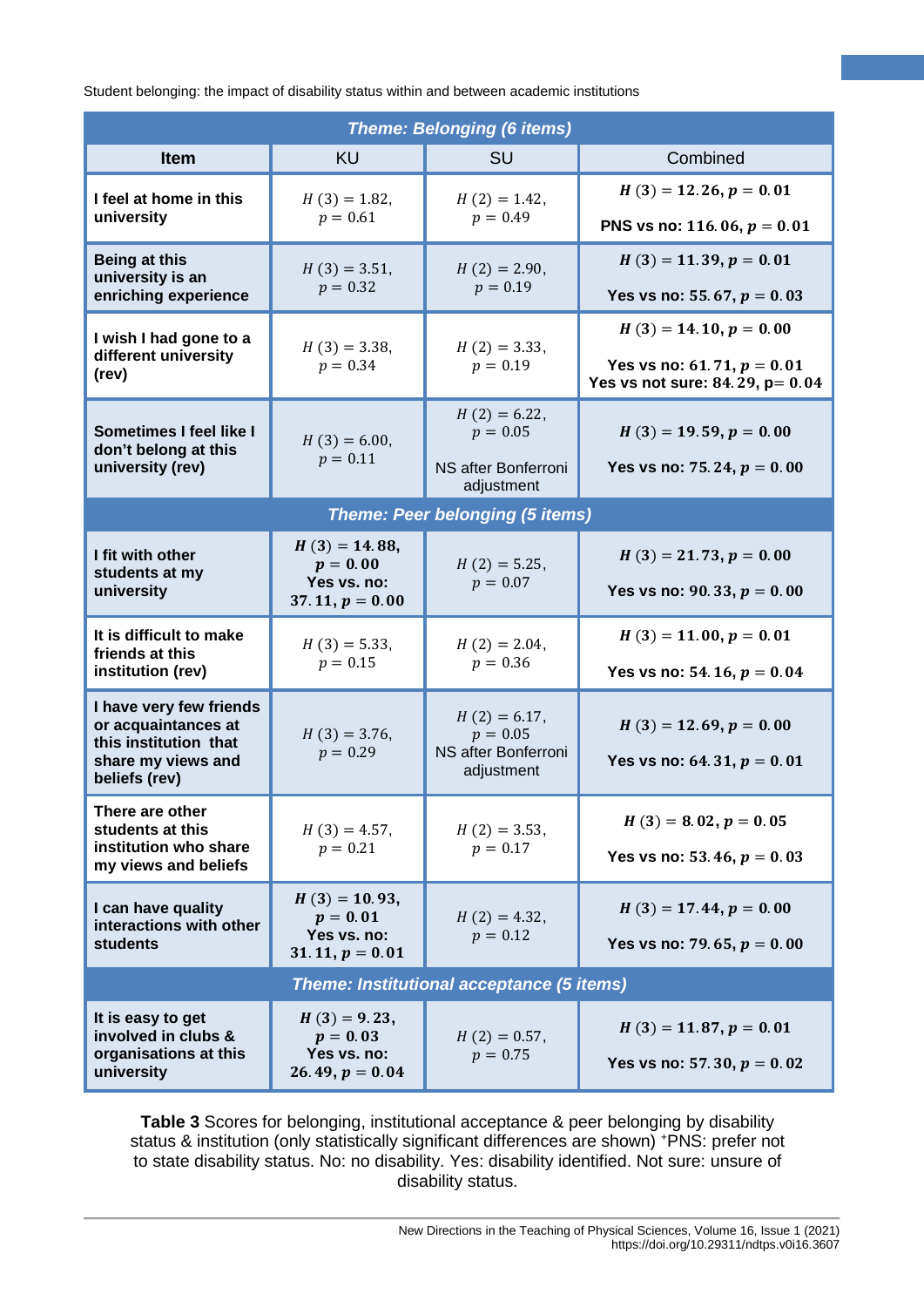without disability. For institutional acceptance, significant differences were found for only one statement ('It is easy to get involved in clubs and societies'); those with compared to without disability in KU and the combined data were significantly more likely to agree. Data are shown in Table 3.

Reliability analysis for statements within the categories as measured by Cronbach's analysis were as follows: belonging: 0.829; academic self-confidence: 0.789; academic engagement: 0.714; peer belonging: 0.878 and institutional acceptance: 0.668.

# **Discussion**

Despite data being collected within two very different universities, overall, there was a strong level of agreement between institutions. Our survey data showed that although students with a disability reported lower levels of selfconfidence and peer belonging than those without, engagement and institutional acceptance were similar.

In our study, those who self-identified as having a disability had significantly lower levels of academic self-confidence, apparent across all 3 statements within the category, in agreement with results from initial use of the survey (Yorke, 2016). Others have also shown lower academic self-confidence in those with disability (Kim & Kutscher, 2020) as well as higher levels of psychological stress (Baczewski, 2020); this may relate to the nature of the disability itself impacting upon the student's perceived ability to successfully navigate higher education. In this project no information was collected on the actual nature of the disabilities reported; however nationally, specific learning difficulties (e.g. dyslexia, dyspraxia) are the most common category of disability declared by students, while mental health issues such as anxiety are the second most common category (Hubble & Bolton, 2020). Either would make study at higher education more challenging if adequate support were not in place, including methods to enhance academic self-regulation (Ruban et al, 2003).

Academic success involves growth in two separate but related areas: academic selfconcept (belief in one's own academic abilities

compared with those of peers) and self-efficacy (confidence in one's own ability to be successful; Kim & Kutscher, 2020), although self-concept is considered more global while self-efficacy is situation-specific (Bong & Skaalvik, 2003). Academic self-concept relates to how learners feel about themselves as learners (Guay et al, 2003), and links between academic self-concept and academic achievement have been shown (Liu, 2008; Kung, 2009), possibly due to enhanced motivation and autonomy in those with greater academic self-concept (Guay et al, 2010). Academic self-confidence and self-efficacy are closely linked, and self-confidence also contributes to academic self-concept (Pajares, 1997). Others have shown that those with disability have lower levels of self-efficacy than those without (Hen & Goroshit, 2014), and may experience interactions which reduce their academic self-concept (Hong, 2015). This suggests that the significantly lower academic self-confidence in those with disability in our study might contribute to lower academic selfefficacy and self-concept in these students, potentially impacting on their academic achievement. Self-efficacy can be increased or decreased by external influences including social factors, support networks available, the learning environment and resources available (Pajares, 1986; Zimmerman, 1989). The higher education environment can significantly influence the academic self-confidence and ability of those with disabilities (Kim & Kutscher, 2020). However, the type of disability also plays a part: presence of a learning disability was a significant negative predictor for academic ability compared with physical or sensory disabilities (Kim & Kutscher, 2020). Previous educational experiences are likely to be influenced by the nature of the disability, whether it is visible or not, and the levels of stigma and acceptance experienced by students (Kim & Kutscher, 2020). This also relates to the institution and whether disability is viewed as difference or a deficit; a combination of different learning needs and inflexibility of the institution (e.g. with relation to assessment tasks) increases stress for those with disability (Vincent et al, 2017). Selfefficacy can be improved by seeing others with disability succeed, having opportunities to apply their learning especially within teams, and building rapport with academic staff who set the tone for learning (Jenson et al, 2011).

**6**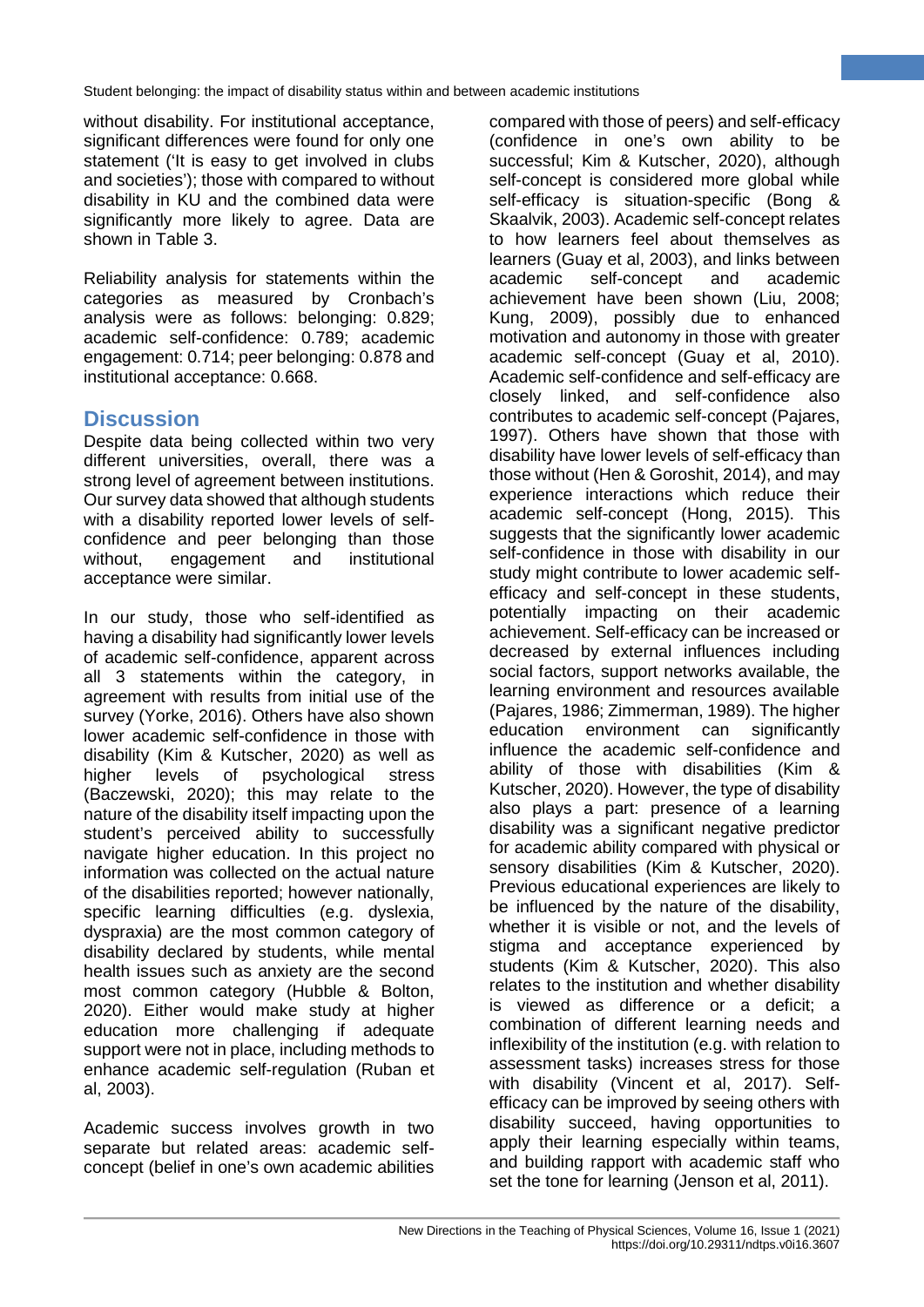# **Engagement:**

Lower levels of academic self-confidence in those with disability in this study did not appear to relate to a lack of academic engagement, since most statements in this category did not differ by disability status. Others have shown that academic engagement of those with disability in school varies depending on a number of factors including type of disability, nature of task and peer group (Harris & Cancelli, 1993), as well as access to support (Carter et al, 2008). However, within the higher education sector, data are lacking.

# **General Belonging:**

Scores for the more general belonging questions and for peer belonging were significantly lower in those with compared to those without disability. Those with disability were significantly more likely to agree that 'It is difficult to make friends at this institution' and 'I have very few friends or acquaintances at this institution that share my views and beliefs', and to significantly disagree with the statements 'I fit with other students at my university', 'There are other students at this institution who share my views and beliefs' and 'I can have quality interactions with other students' (see Table 3). We have previously shown that among higher education students, the nature of the physical space was important in enabling both a sense of belonging and social relationships to develop (Mulrooney & Kelly, 2020). Higher education establishments have invested in informal learning spaces to accommodate collaborative peer exchanges, but the extent to which such spaces are equally accessible and the potential for some students to be marginalised or excluded needs to be explored (Berman, 2020). Safe spaces provided for those with disability could inadvertently result in 'othering' or exclusion, while shared spaces could potentially allow for better integration between those with and without disability but may not be equally accessible to those with disability (Bertilsdotter Rosqvista et al, 2013). We did not ask about the physical space of the campus and its' impact on belonging or the establishment of social relationships with others in this study, but it is an area that would be worth investigating in future work.

Social relationships are an integral part of belonging (Read et al, 2018; Maunder, 2018; Meehan & Howells, 2019), and are also integral to learning, whether through informal support networks (Knowles et al, 2005) or formal curricular activities e.g. peer learning (Keenan, 2014). Therefore, those with disability who have not formed secure attachments with their peers are less likely to feel that they belong, and they may also be less likely to benefit from peer learning, some of which may happen in spontaneous interactions with friends. "Social capital" refers to the social networks which people are part of, enabling them to link with different social groups to their advantage (Portes, 1998). Attending university has the potential to expose all students to a wide range of social networks, thus improving their social capital, which contributes to sense of belonging (Ahn & Davis, 2020). However, disabilities may reduce students' abilities to participate in social activities, as may other students' attitudes towards disability, and the investment that those with disability are willing or able to make in developing friendships with their university peers. For example, a study of students with physical disabilities found that they formed few friendships at university, partly because they invested time and energy in their academic goals but also because they chose to maintain strong attachments with those outside the university instead (Papasotiriou and Windle, 2012).

**7**

Difficulties with social integration are common in some disabilities (e.g. autism spectrum disorders), so it is perhaps unsurprising that students with autism report feeling lonely and isolated (Graetz & Spampinato, 2008), and that social difficulties at university are common (Gelbar et al, 2014; Jansen et al. 2018; Gurbuz et al, 2019), even if students themselves want to make friends (Vincent et al, 2017). However, these difficulties can be overcome if specific support is available and academic benefits accrue from specific support such as peer mentoring and social activities aligned with the individuals' interests (Ashbaugh et al, 2017).

## **Institutional Acceptance:**

Overall, disability status did not appear to relate to institutional acceptance. It should be noted that within the institutional acceptance category, significantly lower scores for the statement 'It is easy to get involved in clubs and organisations at this institution' for those with compared to without disability, in KU and in the combined data, may also relate to peer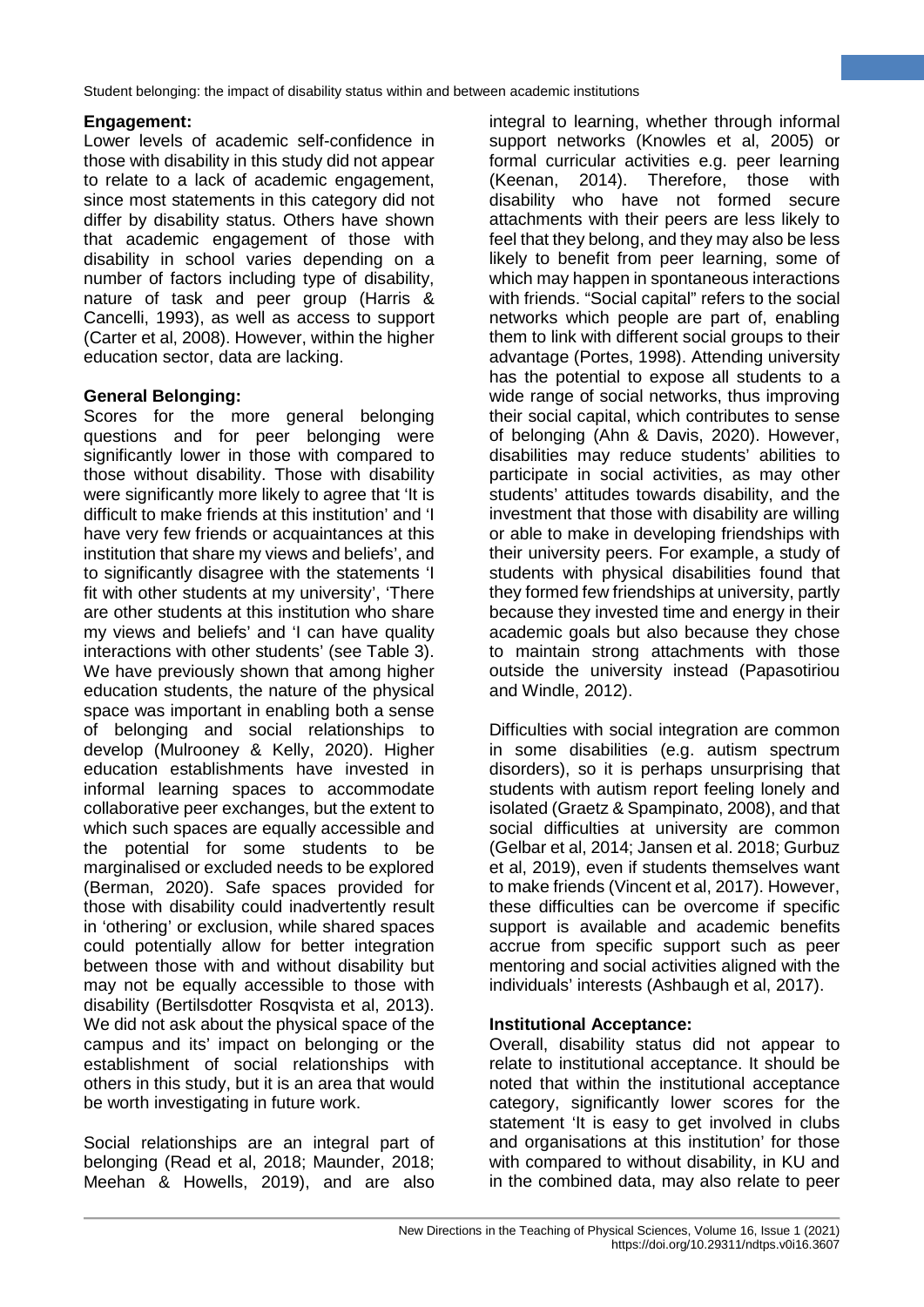acceptance, since many university clubs and organisations are student-run. Gaps in social inclusion by disability status have also been shown by others, particularly with relation to participation in social and extracurricular activities (Sachs & Schreuer, 2011).

#### **Relation to academic staff:**

Social aspects of belonging are not restricted to peers but extend to relationships with academic staff (Dwyer, 2017; Oldfield et al, 2017; Rivera Munoz et al, 2019). Previous work has shown that interactions with staff can have either a positive or negative effect on students with disabilities (Scott, 2019); in particular, students who struggle to obtain the accommodations they need for their studies may well find interactions with staff a barrier to success (Cole & Cawthorn, 2015). Responses to statements about academic staff in this study did not differ by disability status, indicating that staff-related aspects of social belonging were not affected and that the differences we observed in self-efficacy were not directly due to negative views of staff.

The totality of student experience includes participation in social and learning activities, both within and outside the classroom. 'Participation' itself is a multi-component term, encompassing taking part, being included, involvement in various life areas, and having access to required resources (Moller & Danermark, 2007), an interaction between the individual and their environment (Eriksson & Granlund, 2004). This interaction may be more difficult for those with disability. Institutional attitudes towards those with disability, and whether reasonable adjustments are in place, may influence the academic attainment and student experience of those with disability (Rao, 2004; Bessant, 2012). A social constructivist approach to disability proposes that the environment, rather than the individual, should be changed to support those with disability. This includes the learning activities, assessment and teaching (Ginsberg & Schulte, 2008), but this approach may not be universally adopted and instead disabilities may be viewed as individual deficits. In this study we purposefully relied on respondents to selfidentify as having disability or not, and some stated they were unsure. We cannot comment on why some participants chose 'not sure' or 'prefer not to state' for their disability status, or

on why these responses represented a higher proportion in the SU group. It may be because they have conditions which have not yet been diagnosed, because they were unsure what was meant by the term 'disability', or because they do not identify as having a disability (OfS, 2019). 'Disability' is a heterogeneous term; some disabilities are visible and therefore easier to identify and disclose than 'hidden' disabilities (Madriaga, 2007; Järkestig Berggren et al, 2016). Some students prefer not to disclose their disability status due to a perceived stigma (Eccles et al, 2018; Kendall, 2016). Students with mental health issues may be afraid to disclose their condition and seek support for fear of discrimination or disadvantage, although they are also more likely to have difficulties with their studies and to feel anxious or worried (Martin, 2010).

**8**

While prevalence of disability was much higher in KU than SU, this was not unexpected given the widening participation agenda of the former. Those with disability may have other intersecting needs which influence their experience and learning, and perhaps their ability to seek and take advantage of support. In our study, more of those with disability were first-in-family within KU, and in KU compared with SU whilst significantly more of those with disability were also working in the KU compared with SU cohort. By contrast, we found no differences in age, gender or dependants by disability, albeit in a small study population. Some students with disability have found learning support plans offered to be generic (Kendall, 2016), and while likely to be better than nothing, generic plans may not fully meet their needs; therefore, an individualised approach to identifying needs including identification of any intersections, and agreed with the students themselves, would be best.

To conclude, inclusive practices benefit the institution as well as the individual student (Department for Education, 2017), and individualised support to address lower levels of academic self-confidence, peer & institutional belonging among diverse students with disability is needed to ensure truly accessible higher education. A 'socially just' approach to pedagogy (as has been advocated, for instance, for those with autism in higher education (Madriaga & Goodley, 2010)), would extend beyond the bare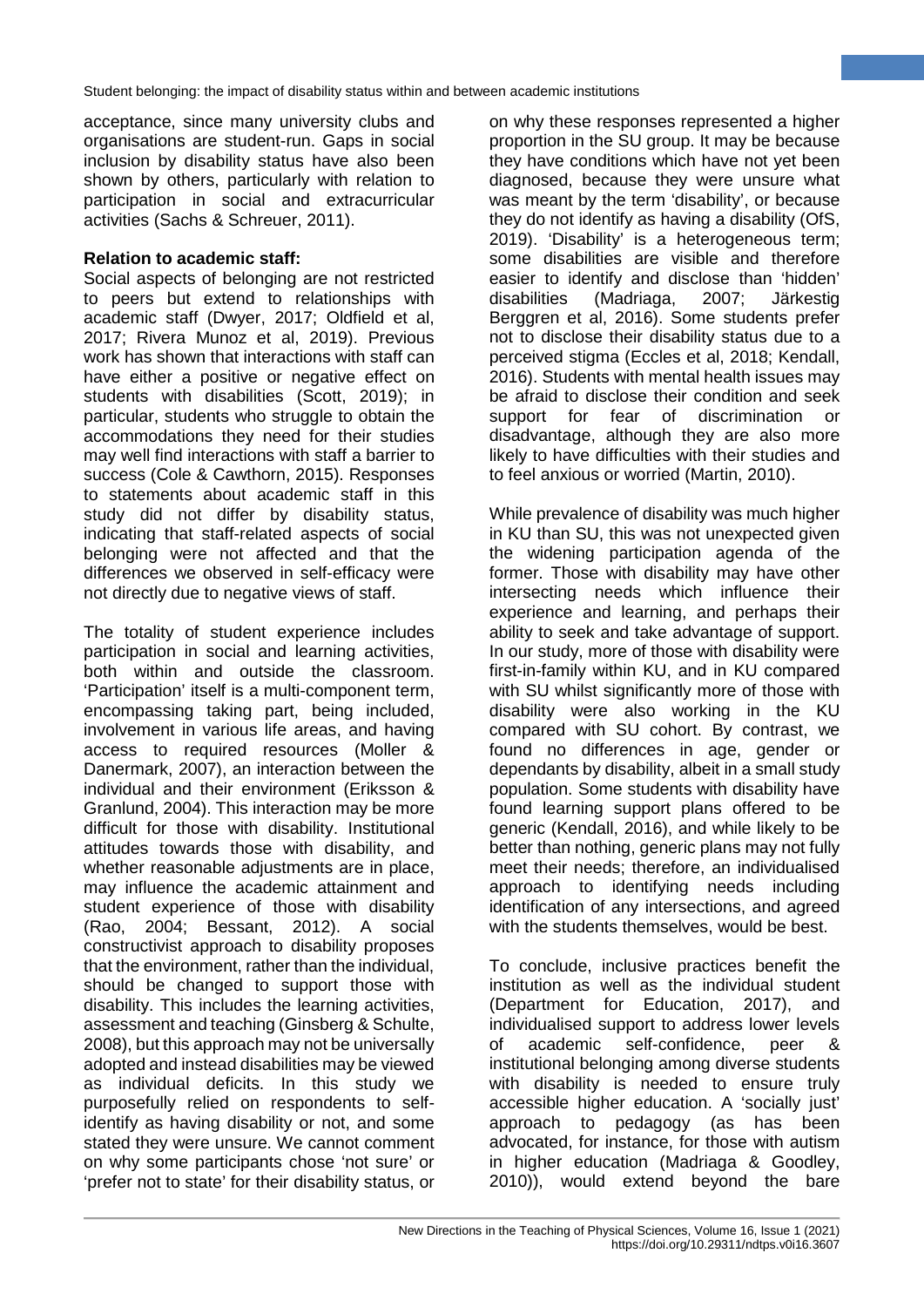minimum to open up participatory and inclusive ways of learning, allowing all students to thrive.

# **References**

Ahn, M.Y. & Davis, H.H. (2019). *Four domains of students' sense of belonging to university*. Studies in Higher Education, 45(3), 622-634. DOI:10.1080/03075079.2018.1564902

Ahn, M.Y. & Davis, H.H. (2020*). Sense of belonging as an indicator of social capital.* International Journal of Sociology and Social Policy, 40(7/8), 627-642. DOI: 10.1108/IJSSP-12-2019-0258.

Allen, K.-A. & Kern, M.L. (2017). *The Need to Belong. In: School Belonging in Adolescents.* Springer Briefs in Psychology. Springer, Singapore. DOI: 10.1007/978-981-10-5996- 4\_2.

Ashbaugh, K., Koegel, R.L. & Koegel, L.K. (2017). *Increasing Social Integration for College Students With Autism Spectrum Disorder.* Behavioral Development Bulletin, 22(1), 183- 196. DOI: 10.1037/bdb0000057

Baczewski, L.M. (2020). *Self-reported Experiences of Students with Autism Spectrum Disorder in Higher Education: A Population-based Sample.* UCLA Electronic Theses and Dissertations. https://escholarship.org/uc/item/0sf796db

Bandura, A. (1997). *Self-efficacy: The exercise of control*. W H Freeman/Times Books/ Henry Holt & Co.

Baumeister, R.F. & Leary, M.R. (1995). *The need to belong: desire for interpersonal attachments as a fundamental human motivation.* Psychological Bulletin, 117(3), 497–529. DOI: 10.1037/0033-2909.117.3.497

Berman, N. (2020). *A critical examination of informal learning spaces.* Higher Education Research and Development, 39(1), 127–140. DOI: 10.1080/07294360.2019.1670147

Bertilsdotter Rosqvista, H., Brownlow, C. & O'Dell, L. (2013). *Mapping the social geographies of autism – online and off-line narratives of neuro-shared and separate* 

*spaces*. Disability & Society, 28(3), 367-379. DOI: 10.1080/09687599.2012.714257

**9**

Bessant, J. (2012). *'Measuring Up'? Assessment and students with disabilities in the modern university*. International Journal of Inclusive Education, 16(3), 265-281. DOI: 10.1080/13603116.2010.489119

Bong, M. & Skaalvik, E.M. (2003). *Academic Self-Concept and Self-Efficacy: How Different Are They Really?* Educational Psychology Review 15 (1), 1-40. DOI: 10.1023/A:1021302408382

Carter, E.W., Sisco, L.G., Brown, L., Brickham, D., Al-Khabbaz, Z.A. & MacLean, W.E. Jn. (2008). *Peer Interactions and Academic Engagement of Youth With Developmental Disabilities in Inclusive Middle and High School Classrooms.* American Journal of Mental Retardation, 113(6), 479– 494. DOI: 10.1352/2008.113:479-494

Cole, E.V., & Cawthon, S.W. (2015*). Selfdisclosure decisions of university students with learning disabilities.* Journal of Postsecondary Education and Disability, 28(2), 163–179. Available at: https://files.eric.ed.gov/fulltext/EJ1074663.pdf

Crossan, B, Field, J., Gallacher, J., and Merrill, B. (2003). Understanding participation in learning for non-traditional adult learners: Learning careers and the construction of learning identities. British Journal of Sociology of Education, 24(1), 55-67. Doi: 10.1080/01425690301907

Department for Education. (2017). *Inclusive teaching and learning in higher education as a route to excellence.* Department for Education: UK. https://assets.publishing.service.gov.uk/gover nment/uploads/system/uploads/attachment\_d ata/file/587221/Inclusive\_Teaching\_and\_Lear ning in Higher Education as a route toexcellence.pdf

Dwyer, T. (2017). *Persistence in Higher Education through Student-Faculty Interactions in the Classroom of a Commuter Institution.* Innovations in Education and Teaching International, 54(4), 325-334. DOI: 10.1080/14703297.2015.1112297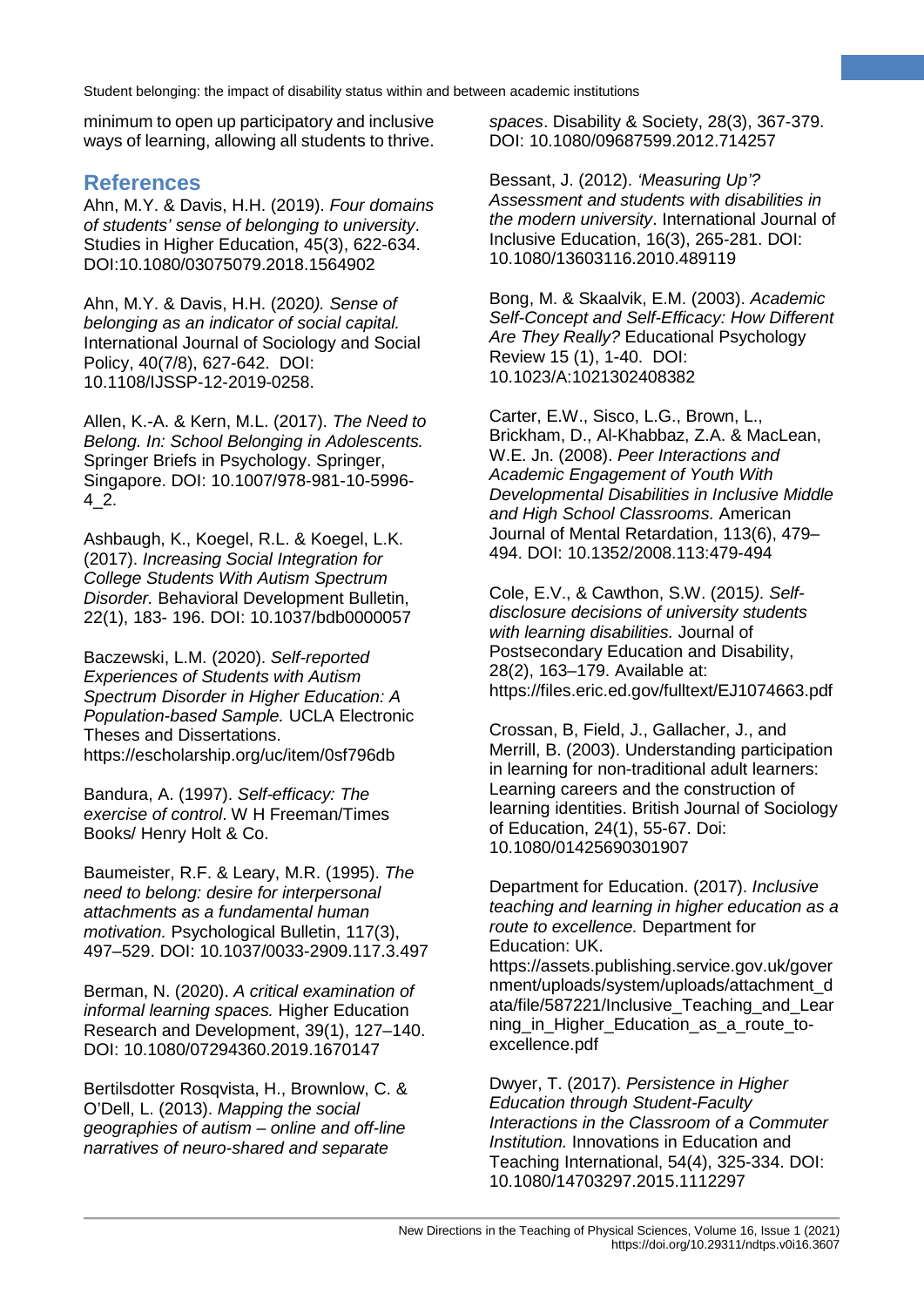Eccles, S., Hutchings, M., Hunt, C. & Heaslip, V. (2018). *Risk and stigma: students' perceptions and disclosure of 'disability' in higher education.* Widening Participation and Lifelong Learning, 20(4), 191-208. DOI: 10.5456/WPLL.20.4.191

Eriksson, L. & Granlund, M. (2004). *Conceptions of participation in students with disabilities and persons in their close environment*. Journal of Developmental and Physical Disabilities, 16(3), 229-245. DOI: 10.1023/B:JODD.0000032299.31588.fd

Gelbar, N.W., Smith, I. & Reichow, B. (2014). *Systematic review of articles describing experience and supports of individuals with autism enrolled in college and university programs.* Journal of Autism and Developmental Disorders, 44(10), 2593–2601. DOI: 10.1007/s10803-014-2135-5

Ginsberg, S.M. & Schulte, K. (2008). *Instructional accommodations: Impact of conventional vs. social constructivist view of disability.* Journal of the Scholarship of Teaching and Learning 8(2): 84-91.

Goodenow. C. (2003). *Classroom belonging among early adolescent students*. Journal of Early Adolescence, 13(1), 21-43. DOI: 10.1177/0272431693013001002

Graetz, J.E. & Spampinato, K. (2008). *Asperger's syndrome and the voyage through high school: Not the final frontier*. Journal of College Admission, 198, 19 –24. https://files.eric.ed.gov/fulltext/EJ829415.pdf

Guay, F., Marsh, H.W., & Boivin, M. (2003). *Academic self-concept and achievement: Developmental perspective on their causal ordering.* Journal of Educational Psychology, 95,124-136. DOI: 10.1037/0022- 0663.95.1.124

Guay, F., Ratelle, C.R., Roy, A., & Litalien, D. (2010). *Academic selfconcept, autonomous academic motivation, and academic achievement: Mediating and addictive effects*. Learning and Individual Differences, 20, 644- 652. DOI:10.1016/j.lindif.2010.08.001

Gurbuz, E., Hanley, M. & Riby, D.M. (2019). *University Students with Autism: The Social*

*and Academic Experiences of University in the UK*. Journal of Autism and Developmental Disorders, 49, 617–631. Doi: 10.1007/s10803- 018-3741-4

**10**

Harris, A.M. & Cancelli, A.A. (1993). *Academic engagement of students with learning disabilities in mainstream classrooms: challenging conventional wisdom.* Journal of Educational and Psychological Consultation, 4(4), 384-389.

Hen, M. & Goroshit, M. (2014). *Academic procrastination, emotional intelligence, academic self-efficacy and GPA: A comparison between students with and without learning disabilities*. Journal of Learning Disabilities, 47(2), 116–124. Doi: 10.1177%2F0022219412439325

Higher Education Statistics Agency. (2020a). *Higher Education Student Statistics: UK, 2018/19 - Student numbers and characteristics.* HESA: UK. https://www.hesa.ac.uk/news/16-01- 2020/sb255-higher-education-studentstatistics/numbers

Higher Education Statistics Agency. (2020b). *Higher Education Student Statistics UK 2018/19*. HESA: UK. https://www.hesa.ac.uk/data-andanalysis/sb255/figure-4

Hong, B.S. (2015). *Qualitative analysis of the barriers college students with disabilities experience in higher education*. Journal of College Student Development, 56(3), 209– 226.

Hubble, S. & Bolton, P. (2020*). Support for disabled students in higher education in England.* Briefing Paper 8716. London: House of Commons Library. https://commonslibrary.parliament.uk/research -briefings/cbp-8716/

Jansen, D., Emmers, E., Petry, K., Mattys, L., Noens, I. & Baeyens, D. (2018). *Functioning and participation of young adults with ASD in higher education according to the ICF framework.* Journal of Further and Higher Education, 42(2), 259–275. DOI: 10.1080/0309877X.2016.1261091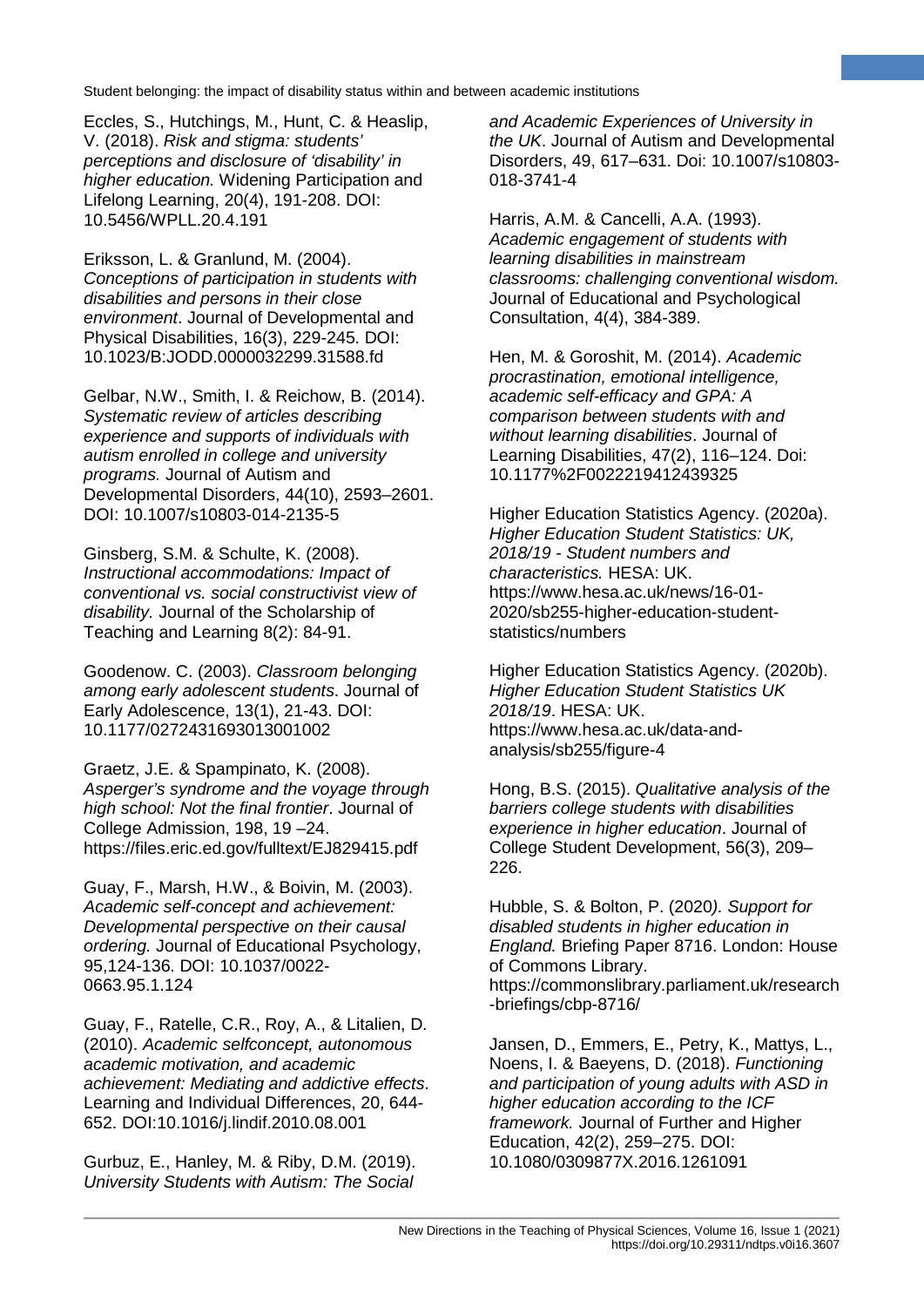Järkestig Berggren, U., Rowan, D., Bergbäck, E. & Blomberg, B. (2016). *Disabled Students' Experiences of Higher Education in Sweden, the Czech Republic, and the United States – A Comparative Institutional Analysis*. Disability and Society, 31(3), 339–356. DOI: 10.1080/09687599.2016.1174103

Jenson, R.J., Petri, A.N., Day, A.D., Truman, K.Z. & Duffy, K. (2011). *Perceptions of Self-Efficacy Among STEM Students with Disabilities.* Journal of Postsecondary Education and Disability 24(4), 269 – 283. https://eric.ed.gov/?id=EJ966129

Kim, M.M. & Kutscher, E.L. (2020). *College Students with Disabilities: Factors Influencing Growth in Academic Ability and Confidence*. Research in Higher Education. DOI: 10.1007/s11162-020-09595-8

Keenan, C. (2014). *Mapping student-led learning in the UK. Higher Education Academy: UK*. https://s3.eu-west-2.amazonaws.com/assets.creode.advancehedocumentmanager/documents/hea/private/resources/pe er led learning keenan nov 14final\_1568037253.pdf (accessed 23/07/20)

Kendall, L. (2016). *Higher education and disability: exploring student experiences*. Cogent Education 3: 1256142. Doi: 10.1080/2331186X.2016.1256142.

Knowles, M.S., Holton, E.F. III. & Swanson, R.A. (2005). *The Adult Learner: the Definitive classic in Adult Education and Human Resource Development (6th ed).* Burlington, MA: Elsevier. ISBN: 10:0750678372

Kung, H-Y. (2009). *Perception or Confidence? Self-Concept, Self-Efficacy and Achievement in Mathematics: a longitudinal study.* Policy Futures in Education, 7 (4), 387-398. Doi.org/10.2304/pfie.2009.7.4.387

Liu, H. J. (2008). *The relationship between EFL student academic self-concept and language performance.* Feng Chia Journal of Humanities and Social Sciences, 17, 165-184.

Madriaga, M. (2007) *Enduring Disablism: Students with Dyslexia and Their Pathways into UK Higher Education and Beyond*.

Disability and Society, 22(4), 399–412. DOI: 10.1080/09687590701337942

**11**

Madriaga, M. & Goodley, D. (2010). *Moving beyond the Minimum: Socially Just Pedagogies and Asperger's Syndrome in UK Higher Education.* International Journal of Inclusive Education 14 (2): 115–131. DOI: 10.1080/13603110802504168

Martin, J. M. (2010). *Stigma and Student Mental Health in Higher Education*. Higher Education Research and Development, 29(3), 259–274. DOI: 10.1080/07294360903470969

Maunder, R.E. (2018). *Students' peer relationships and their contribution to university adjustment: the need to belong in the university community*. Journal of Further and Higher Education, 42(6), 756-768. DOI: 10.1080/0309877X.2017.1311996

Meehan, C. & Howells, K. (2019). *In search of the feeling of 'belonging' in higher education: undergraduate students transition into higher education.* Journal of Further and Higher Education, 43(10), 1376-1390. DOI: 10.1080/0309877X.2018.1490702

Moller, K. & Danermark, B. (2007). *Social recognition, participation, and the dynamic between the environment and personal factors of student with deaf blindness*. American Annals of the Deaf, 152(1), 42-55. DOI: 10.1353/aad.2007.0012.

Mulrooney, H.M. & Kelly, A.F. (2020). *The university campus and a sense of belonging: what do students think?* New Directions in the Teaching of Physical Sciences, 15. DOI: 10.29311/ndtps.v0i15.3590

Neves, J. & Hewitt, R. (2020). *Student Academic Experience Survey 2020*. Higher Education Policy Institute: UK. https://www.hepi.ac.uk/wpcontent/uploads/2020/06/The-Student-Academic-Experience-Survey-2020.pdf

Newman‐Ford, L., Fitzgibbon, K., Lloyd, S. & Thomas, S. (2008). *A large*‐*scale investigation into the relationship between attendance and attainment: a study using an innovative, electronic attendance monitoring system*.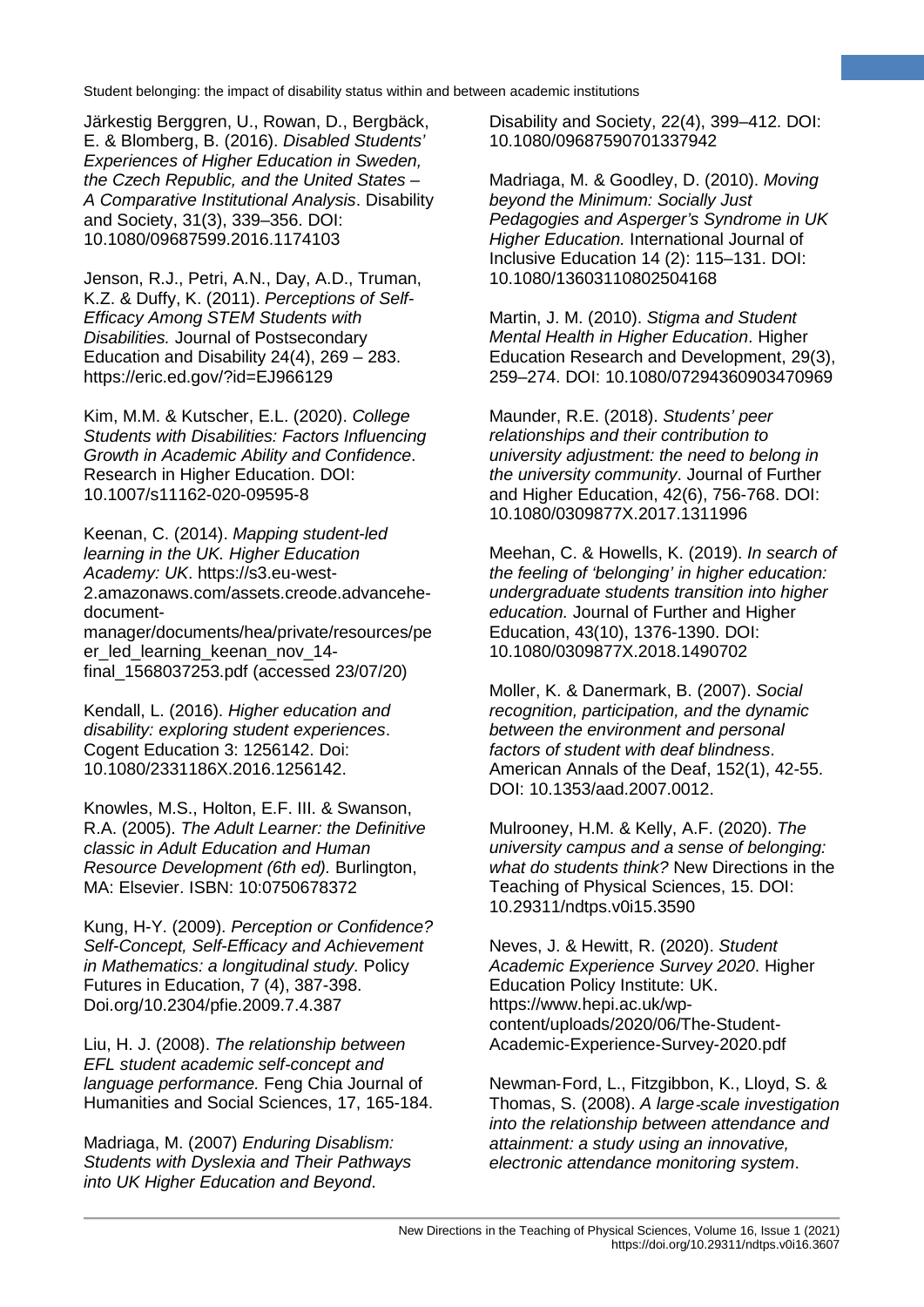Studies in Higher Education, 33(6), 699-717. Doi: 10.1080/03075070802457066

O'Donnell, V.L. & Tobbell, J. (2007). *The transition of adult students to higher education: legitimate peripheral participation in a community of practice?* Adult Education Quarterly, 57(4), 312-328. DOI: 10.1177%2F0741713607302686

Office for Students. (2019). *Beyond the bare minimum: are universities and colleges doing enough for disabled students?* Insight 4. Office for Students: UK.

https://www.officeforstudents.org.uk/publicatio ns/beyond-the-bare-minimum-are-universitiesand-colleges-doing-enough-for-disabledstudents/

Office for Students. (2020a). *Gap in degree outcomes (1sts or 2:1s) between disabled students and non-disabled students*. Office for Students: UK.

https://www.officeforstudents.org.uk/about/me asures-of-our-success/participationperformance-measures/gap-in-degreeoutcomes-1sts-or-21s-between-disabledstudents-and-non-disabled-students-hesa/

Office for Students. (2020b). *The National Student Survey: Consistency, controversy and change. Insight 6*. Office for Students: UK. https://www.officeforstudents.org.uk/media/0fb 736eb-ba54-472f-849b-f3c81ad2e03d/thenational-student-survey-consistencycontroversy-and-change.pdf

Oldfield, J., Rodwell, J., Curry, L. & Marks, G. (2017*). A face in a sea of faces: exploring university students' reasons for nonattendance to teaching sessions*. Journal of Further and Higher Education, 43 (4), 443- 452. DOI: 10.1080/0309877X.2017.1363387

O'Shea, S.E. (2015). *Filling up silences – first in family students, capital and university talk in the home.* International Journal of Lifelong Education, 34(2), 1-17. DOI: 10.1080/02601370.2014.980342

O'Shea, S. (2016). *First-in-family learners and higher education: Negotiating the 'silences' of university transition and participation.* HERDSA Review of Higher Education, 3, 523. https://www.herdsa.org.au/herdsa-reviewhigher-education-vol-3/5-23

**12**

Pace, C.R. (1982). *Achievement and quality of student effort.* Paper presented at the 1982 Meeting of the National Commission on Excellence in Education in Washington, D.C. https://files.eric.ed.gov/fulltext/ED227101.pdf

Pajares, F. (1996). *Self-efficacy Beliefs in Academic Settings*. Review of Educational Research, 66 (4), 543- 578. DOI: 10.3102/00346543066004543

Pajares, F. (1997). *Current directions in selfefficacy research*. Advances in motivation and achievement, 10 (149), 1-49.

Papasotiriou, M. & Windle, J. (2012). *The social experience of physically disabled Australian university students.* Disability & Society, 27(7), 935-947. DOI: 10.1080/09687599.2012.692027

Portes, A. (1998). *Social capital: Its origins and applications in modern sociology*. Annual Review of Sociology 24: 1–24. DOI: 10.1146/annurev.soc.24.1.1

Rao, S. (2004). *Faculty attitudes and students with disabilities in higher education — a literature review.* College Student Journal, 38(2), 191-198.

Read, B., Burke, P.J. & Crozier, G. (2018). *'It is like school sometimes': friendship and sociality on university campuses and patterns of social inequality.* Discourse: Studies in the Cultural Politics of Education, 41(1), 70-82. DOI: 10.1080/01596306.2018.1457626

Reay, D., Crozier, G. & Clayton, J. (2010). *'Fitting in' or 'standing out': working –class students in UK higher education*. British Educational Research Journal, 36(1), 107- 124. DOI: 10.1080/01411920902878925

Reay, D. (2002). *Class, authenticity and the transition to higher education for mature students.* Sociological Review, 50(3), 398- 418. DOI: 10.1111%2F1467-954X.00389

Ribera, A.K., Miller, A.L. & Dumford, A.D. (2017). *Sense of Peer Belonging and Institutional Acceptance in the First Year: The*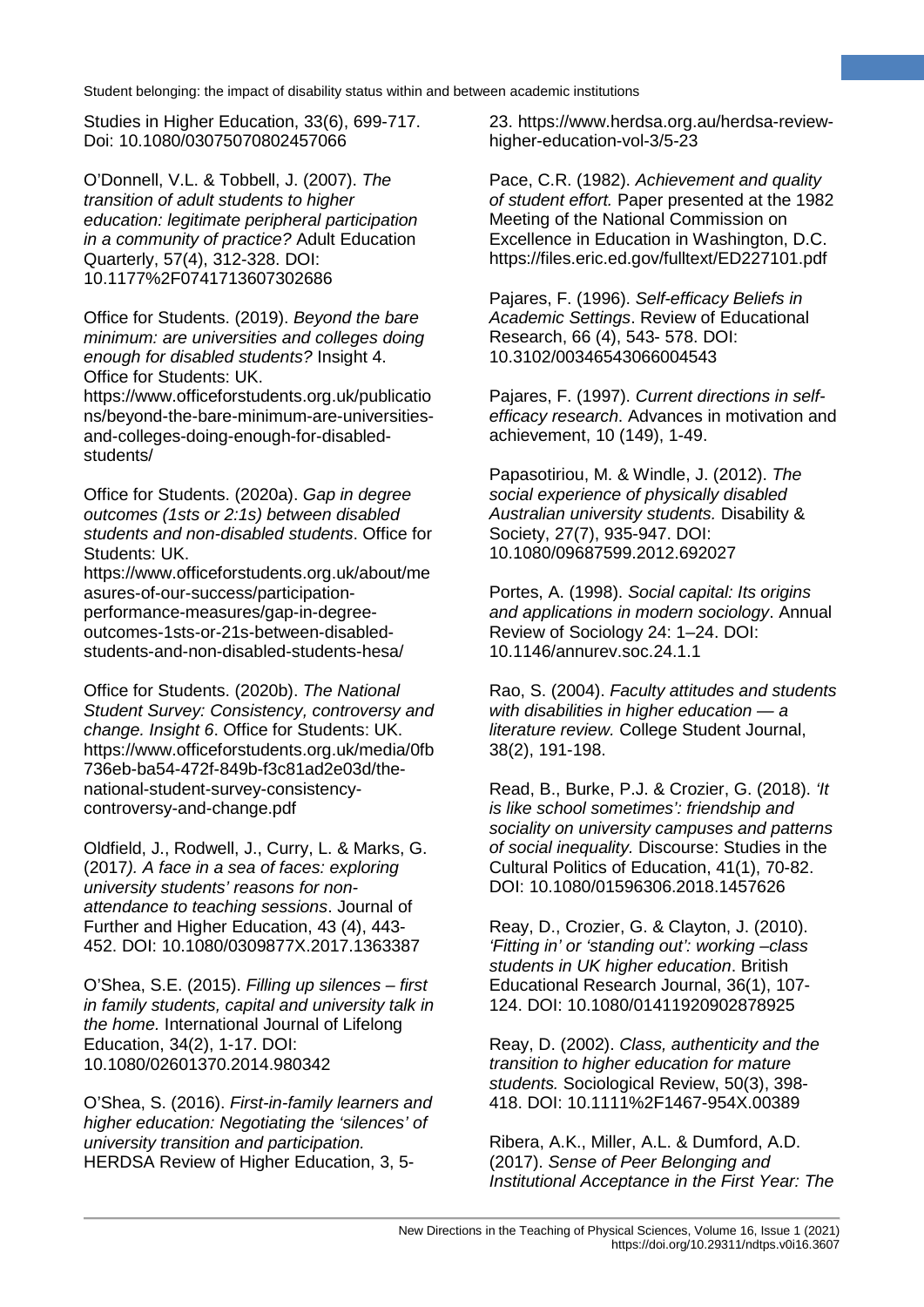*Role of High-Impact Practices.* Journal of College Student Development, 58(4), 545- 563. DOI: 10.1353/csd.2017.0042

Rivera Munoz, C.A., Baik, C. & Lodge, J.M. (2019). *Teacher and student interactions in the first year of university*. Journal of Further and Higher Education, 18 (1), DOI: 10.1080/0309877X.2019.1664731

Ruban, L.M., McCoach, D.B., McGuire, J.M. & Reis, S.M. (2003). *The Differential Impact of Academic Self-Regulatory Methods on Academic Achievement Among University Students With and Without Learning Disabilities.* Journal of Learning Disabilities 36(3), 270-286. DOI: 10.1177/002221940303600306

Sachs, D. & Schreuer, N. (2011). *Inclusion of Students with Disabilities in Higher Education: Performance and participation in student's experiences.* Disabilities Studies Quarterly, 31(2). https://dsqsds.org/article/view/1593/1561

Scott, S. (2019). *Access and participation in higher education: Perspectives of college students with disabilities*. NCCSD Research Brief, 2(2). Available at http://www.NCCSDclearinghouse.org

Southall, J., Wason, H. & Avery, A. (2016). Non-traditional, commuter students and their transition to Higher Education – a synthesis of recent literature to enhance understanding of their needs. Student Engagement and Experience Journal, 5(1), 1-15. DOI: 10.7190/seej.v4i1.128

Strayhorn, T.L. (2012). *College students' sense of belonging: A key to educational success.* New York, NY: Routledge. ISBN: 9781136312397

Thomas, L. (2012). *Building Student Engagement and belonging in Higher Education at a time of change. Final report from the What Works?* Student Retention and Success programme. York: HEA.

Thomas, L., Hill, M., O'Mahony, J. & Yorke, M. (2017). *Supporting Student Success: strategies for institutional change: What Works?* Student Retention and Success

programme Final Report. London: Paul Hamlyn Foundation. https://www.phf.org.uk/wpcontent/uploads/2017/04/Summary-reportfinal-no-crop-1.pdf

**13**

Tinto, V. (1993). *Leaving College: Rethinking the Causes and Cures of Student Attrition*. 2nd edn. The University of Chicago Press.

Tinto, V. (2017). *Through the eyes of students.* Journal of College Student Retention: Research, Theory & Practice, 19(3), 254-269. DOI: 10.1177/1521025115621917.

Vincent, J., Potts, M., Fletcher, D., Hodges, S., Howells, J., Mitchell, A., Mallon, B. & Ledger, T. (2017). *'I think autism is like running on Windows while everyone else is a Mac': using a participatory action research approach with students on the autistic spectrum to rearticulate autism and the lived experience of university*. Educational Action Research, 25(2), 300-315. DOI: 10.1080/09650792.2016.1153978

Wainwright, E. & Marandet, E. (2010). *Parents in higher education: impacts of university learning on the self and the family.* Educational Review, 62(4), 449-465. DOI: 10.1080/00131911.2010.487643

Waite, S. (2013). *'Knowing your place in the world': how place and culture support and obstruct educational aims.* Cambridge Journal of Education, 43(4), 413-433. DOI: 10.1080/0305764X.2013.792787

Wilson, D., Jones, D., Bocell, F., Crawford, J., Kim, M.J., Veilleux, N., Floyd-Smith, T., Bates, R. & Plett, M. (2015). *Belonging and Academic Engagement Among Undergraduate STEM Students: A Multiinstitutional Study.* Research in Higher Education, 56, 750–776. DOI: 10.1007/s11162-015-9367-x

Wong, B. (2018). *By chance or by plan?: The academic success of non-traditional students in higher education.* AERA Open, 4(2), 1-14. DOI: 10.1177/2332858418782195

Yorke, M. (2016). *The development and initial use of a survey of student 'belongingness',*